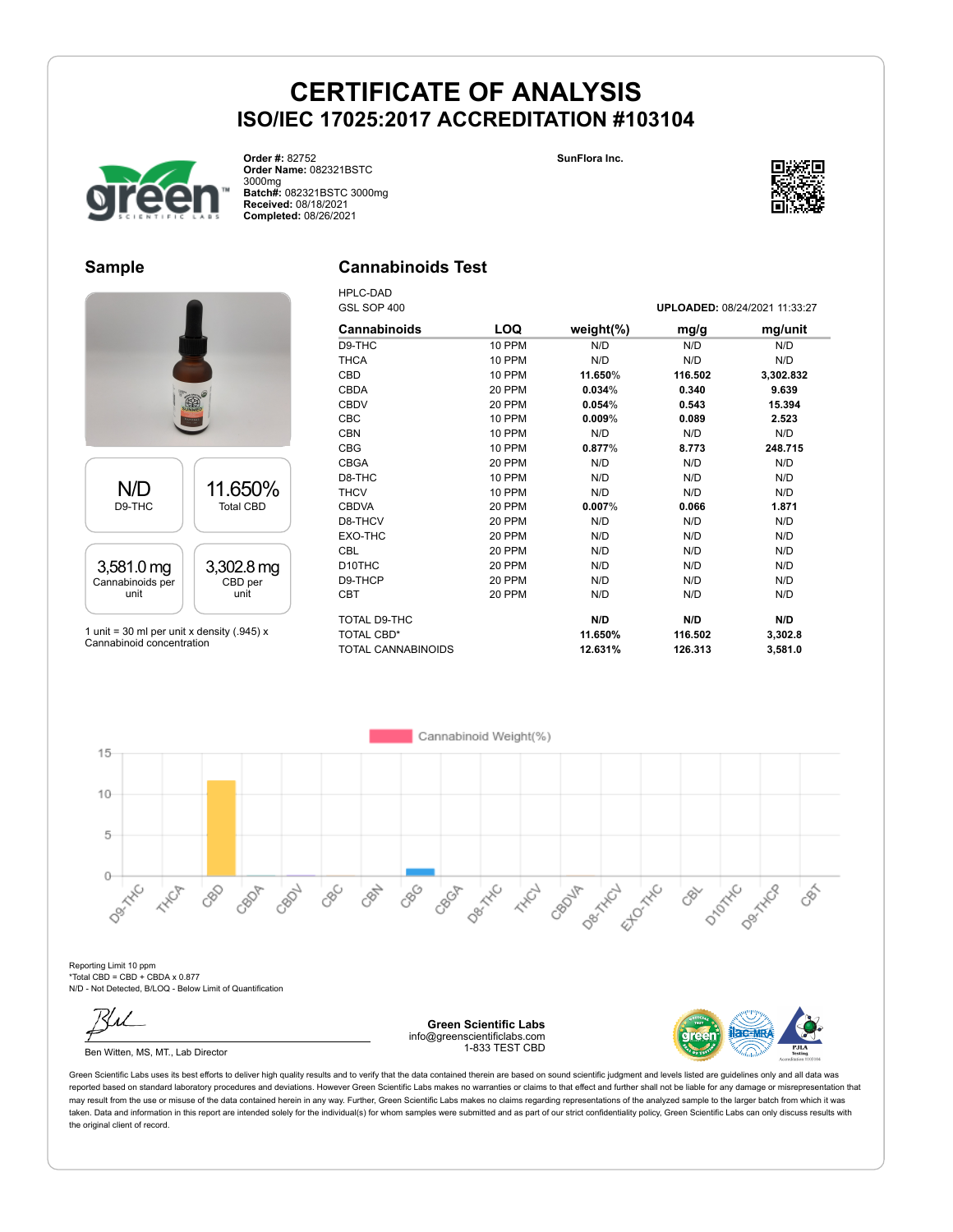GSL SOP 404

**Uploaded:** 08/25/2021 11:50:11



**Order #:** 82752 **Order Name:** 082321BSTC 3000mg **Batch#:** 082321BSTC 3000mg **Received:** 08/18/2021 **Completed:** 08/26/2021

#### **SunFlora Inc.**



## **TERPENES: TOTAL (0.079%)**

GC-FID

| Terpene                   | Results (%)  | LOQ (%)   | $LOD$ $(\%)$ |
|---------------------------|--------------|-----------|--------------|
| 3-CARENE                  | <b>B/LOQ</b> | 0.003%    | 0.001%       |
| A-BISABOLOL               | 0.011%       | $0.003\%$ | 0.001%       |
| A-CEDRENE                 | <b>B/LOQ</b> | 0.003%    | 0.001%       |
| A-HUMULENE                | 0.005%       | 0.003%    | 0.001%       |
| A-PINENE                  | B/LOQ        | 0.003%    | 0.001%       |
| <b>A-TERPINENE</b>        | <b>B/LOQ</b> | $0.003\%$ | 0.001%       |
| <b>B-MYRCENE</b>          | <b>B/LOQ</b> | 0.003%    | 0.001%       |
| <b>B-PINENE</b>           | B/LOQ        | 0.003%    | 0.001%       |
| BORNEOL (MIX OF ISOMERS)  | B/LOQ        | $0.003\%$ | 0.001%       |
| <b>CAMPHENE</b>           | B/LOQ        | 0.003%    | 0.001%       |
| CAMPHOR (MIX OF ISOMERS)  | B/LOQ        | 0.003%    | 0.001%       |
| CARYOPHYLLENE OXIDE       | <b>B/LOQ</b> | 0.003%    | 0.001%       |
| <b>CEDROL</b>             | B/LOQ        | 0.003%    | 0.001%       |
| <b>CIS-NEROLIDOL</b>      | B/LOQ        | 0.003%    | 0.001%       |
| <b>CIS-OCIMENE</b>        | B/LOQ        | $0.003\%$ | 0.001%       |
| ENDO-FENCHYL ALCOHOL      | B/LOQ        | 0.003%    | 0.001%       |
| <b>EUCALYPTOL</b>         | B/LOQ        | 0.003%    | 0.001%       |
| FENCHONE (MIX OF ISOMERS) | B/LOQ        | 0.003%    | 0.001%       |
| <b>GAMMA-TERPINENE</b>    | <b>B/LOQ</b> | 0.003%    | 0.001%       |

| Terpene                    | Results (%)  | LOQ (%) | $LOD$ $(\%)$ |
|----------------------------|--------------|---------|--------------|
| <b>GERANIOL</b>            | <b>B/LOQ</b> | 0.003%  | 0.001%       |
| <b>GERANYL ACETATE</b>     | B/LOQ        | 0.003%  | 0.001%       |
| <b>GUAIOL</b>              | 0.048%       | 0.003%  | 0.001%       |
| HEXAHYDROTHYMOL            | <b>B/LOQ</b> | 0.003%  | 0.001%       |
| <b>ISOBORNEOL</b>          | <b>B/LOQ</b> | 0.003%  | 0.001%       |
| <b>ISOPULEGOL</b>          | B/LOQ        | 0.003%  | 0.001%       |
| <b>LIMONENE</b>            | <b>B/LOQ</b> | 0.003%  | 0.001%       |
| LINALOOL                   | <b>B/LOQ</b> | 0.003%  | 0.001%       |
| NEROL                      | <b>B/LOQ</b> | 0.003%  | 0.001%       |
| P-MENTHA-1, 5-DIENE        | <b>B/LOQ</b> | 0.003%  | 0.001%       |
| PULEGONE (+)               | <b>B/LOQ</b> | 0.003%  | 0.001%       |
| SABINENE HYDRATE           | B/LOQ        | 0.003%  | 0.001%       |
| TERPINEOL (MIX OF ISOMERS) | B/LOQ        | 0.003%  | 0.001%       |
| <b>TERPINOLENE</b>         | B/LOQ        | 0.003%  | 0.001%       |
| TRANS-CARYOPHYLLENE        | 0.014%       | 0.003%  | 0.001%       |
| TRANS-NEROLIDOL            | <b>B/LOQ</b> | 0.003%  | 0.001%       |
| TRANS-OCIMENE              | B/LOQ        | 0.003%  | 0.001%       |
| VALENCENE                  | <b>B/LOQ</b> | 0.003%  | 0.001%       |

### **Top Terpenes Results:**



Ben Witten, MS, MT., Lab Director

**Green Scientific Labs** info@greenscientificlabs.com 1-833 TEST CBD

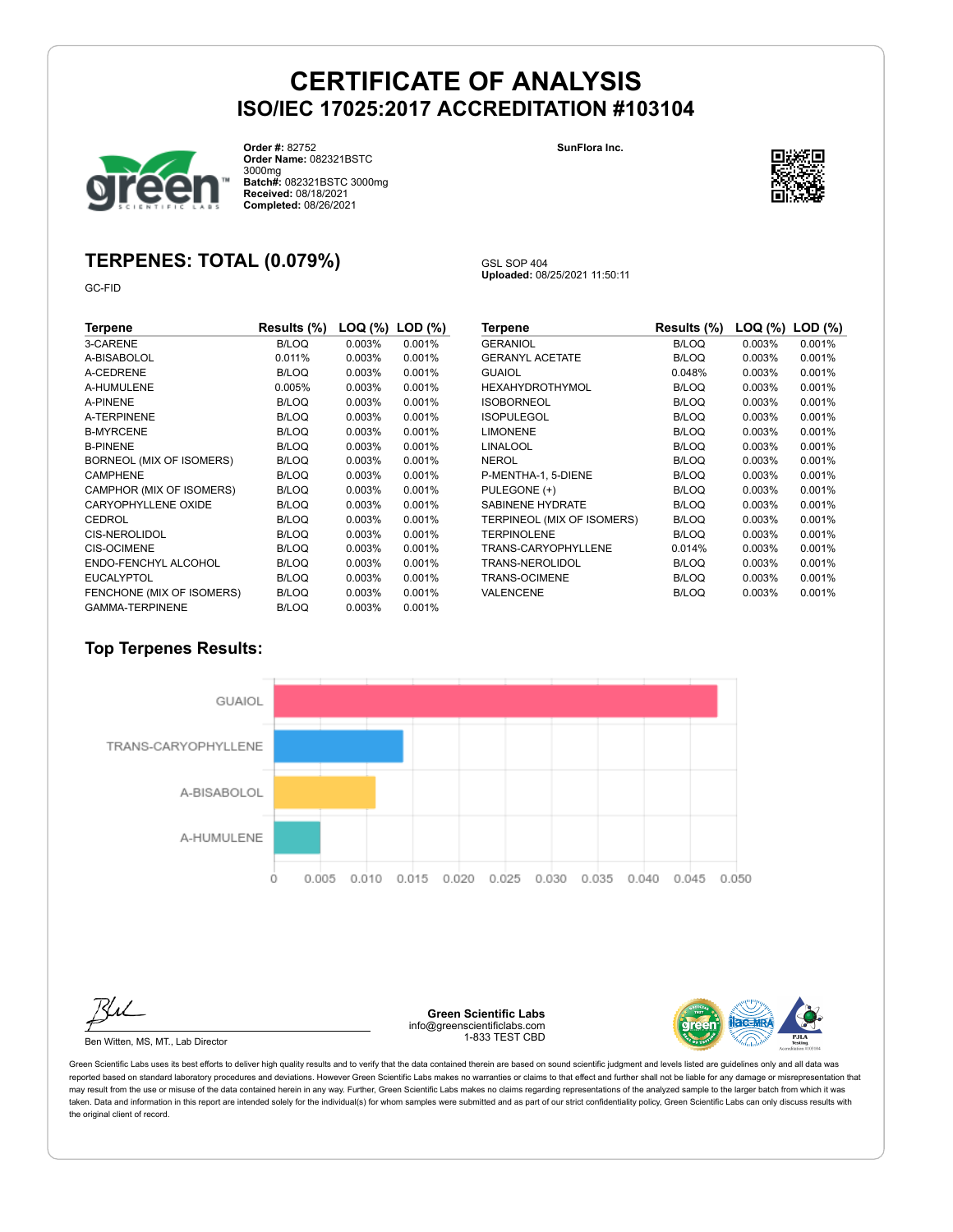**CYPERMETHRIN** 



**Order #:** 82752 **Order Name:** 082321BSTC 3000mg **Batch#:** 082321BSTC 3000mg **Received:** 08/18/2021 **Completed:** 08/26/2021

**SunFlora Inc.**



**(ppm) (ppm) (ppm)**

# **PESTICIDE ANALYSIS:**

GC-MS/MS

GSL SOP 401 **PREPARED:** 08/23/2021 18:48:51 **UPLOADED:** 08/24/2021 14:55:22

**Pesticide Action Level Results LOQ LOD (ppm)**

THE CYFLUTHRIN 1.000 N/D 0.010 0.010<br>
CYPERMETHRIN 1.000 N/D 0.010 0.010

PENTACHLORONITROBENZENE 0.200 N/D 0.010 0.010

| Pesticide           | <b>Action Level</b><br>(ppm) | Results<br>(ppm) | LOQ<br>(ppm) | LOD<br>(ppm) |
|---------------------|------------------------------|------------------|--------------|--------------|
| CAPTAN              | 3.000                        | N/D              | 0.100        | 0.100        |
| CHLORDANE           | 0.100                        | N/D              | 0.010        | 0.010        |
| <b>CHLORFENAPYR</b> | 0.100                        | N/D              | 0.010        | 0.010        |
| <b>COUMAPHOS</b>    | 0.100                        | N/D              | 0.010        | 0.010        |
| LC-MS/MS            |                              |                  |              |              |

| <b>Pesticide</b>                      | <b>Action Level</b><br>(ppm) | <b>Results</b><br>(ppm) | LOQ<br>(ppm) | <b>LOD</b><br>(ppm) |
|---------------------------------------|------------------------------|-------------------------|--------------|---------------------|
| <b>ABAMECTIN B1A</b>                  | 0.300                        | N/D                     | 0.005        | 0.005               |
| <b>ACEPHATE</b>                       | 3.000                        | N/D                     | 0.005        | 0.001               |
| <b>ACEQUINOCYL</b>                    | 2.000                        | N/D                     | 0.005        | 0.005               |
| <b>ACETAMIPRID</b>                    | 3.000                        | N/D                     | 0.005        | 0.005               |
| <b>ALDICARB</b>                       | 0.100                        | N/D                     | 0.005        | 0.005               |
| <b>AZOXYSTROBIN</b>                   | 3.000                        | N/D                     | 0.005        | 0.001               |
| <b>BIFENAZATE</b>                     | 3.000                        | N/D                     | 0.005        | 0.001               |
| <b>BIFENTHRIN</b>                     | 0.500                        | N/D                     | 0.005        | 0.005               |
| <b>BOSCALID</b>                       | 3.000                        | N/D                     | 0.005        | 0.005               |
| <b>CARBARYL</b>                       | 0.500                        | N/D                     | 0.005        | 0.001               |
| <b>CARBOFURAN</b>                     | 0.100                        | N/D                     | 0.005        | 0.001               |
| <b>CHLORANTRANILIPROLE</b>            | 3.000                        | N/D                     | 0.005        | 0.005               |
| <b>CHLORMEQUAT</b><br><b>CHLORIDE</b> | 3.000                        | N/D                     | 0.250        | 0.100               |
| <b>CHLORPYRIFOS</b>                   | 0.100                        | N/D                     | 0.005        | 0.005               |
| <b>CLOFENTEZINE</b>                   | 0.500                        | N/D                     | 0.005        | 0.005               |
| <b>DAMINOZIDE</b>                     | 0.100                        | N/D                     | 0.005        | 0.001               |
| <b>DIAZINON</b>                       | 0.200                        | N/D                     | 0.005        | 0.005               |
| <b>DICHLORVOS</b>                     | 0.100                        | N/D                     | 0.005        | 0.001               |
| <b>DIMETHOATE</b>                     | 0.100                        | N/D                     | 0.005        | 0.001               |
| <b>DIMETHOMORPH</b>                   | 3.000                        | N/D                     | 0.005        | 0.001               |
| <b>ETHOPROPHOS</b>                    | 0.100                        | N/D                     | 0.005        | 0.001               |
| <b>ETOFENPROX</b>                     | 0.100                        | N/D                     | 0.005        | 0.005               |
| <b>ETOXAZOLE</b>                      | 1.500                        | N/D                     | 0.050        | 0.005               |
| <b>FENHEXAMID</b>                     | 3.000                        | N/D                     | 0.005        | 0.001               |
| <b>FENOXYCARB</b>                     | 0.100                        | N/D                     | 0.005        | 0.005               |
| <b>FENPYROXIMATE</b>                  | 2.000                        | N/D                     | 0.005        | 0.005               |
| <b>FIPRONIL</b>                       | 0.100                        | N/D                     | 0.005        | 0.005               |
| <b>FLONICAMID</b>                     | 2.000                        | N/D                     | 0.025        | 0.005               |
| <b>FLUDIOXONIL</b>                    | 3.000                        | N/D                     | 0.005        | 0.005               |
| <b>HEXYTHIAZOX</b>                    | 2.000                        | N/D                     | 0.005        | 0.005               |

| <b>Pesticide</b>                    | <b>Action Level</b><br>(ppm) | <b>Results</b><br>(ppm) | LOQ<br>(ppm) | LOD<br>(ppm) |
|-------------------------------------|------------------------------|-------------------------|--------------|--------------|
| <b>IMAZALIL</b>                     | 0.100                        | N/D                     | 0.005        | 0.001        |
| <b>IMIDACLOPRID</b>                 | 3.000                        | N/D                     | 0.005        | 0.001        |
| <b>KRESOXIM-METHYL</b>              | 1.000                        | N/D                     | 0.005        | 0.005        |
| <b>MALATHION</b>                    | 2.000                        | N/D                     | 0.005        | 0.001        |
| METALAXYL                           | 3.000                        | N/D                     | 0.005        | 0.001        |
| <b>METHIOCARB</b>                   | 0.100                        | N/D                     | 0.005        | 0.001        |
| <b>METHOMYL</b>                     | 0.100                        | N/D                     | 0.005        | 0.001        |
| <b>MEVINPHOS</b>                    | 0.100                        | N/D                     | 0.005        | 0.001        |
| <b>MYCLOBUTANIL</b>                 | 3.000                        | N/D                     | 0.005        | 0.005        |
| <b>NALED</b>                        | 0.500                        | N/D                     | 0.005        | 0.001        |
| OXAMYL                              | 0.500                        | N/D                     | 0.005        | 0.001        |
| PACLOBUTRAZOL                       | 0.100                        | N/D                     | 0.005        | 0.005        |
| <b>PERMETHRINS</b>                  | 1.000                        | N/D                     | 0.005        | 0.005        |
| PHOSMET                             | 0.200                        | N/D                     | 0.005        | 0.001        |
| <b>PIPERONYL</b><br><b>BUTOXIDE</b> | 3.000                        | N/D                     | 0.005        | 0.005        |
| <b>PRALLETHRIN</b>                  | 0.400                        | N/D                     | 0.005        | 0.005        |
| <b>PROPICONAZOLE</b>                | 1.000                        | N/D                     | 0.010        | 0.005        |
| <b>PROPOXUR</b>                     | 0.100                        | N/D                     | 0.005        | 0.001        |
| <b>PYRETHRINS</b>                   | 1.000                        | N/D                     | 0.005        | 0.001        |
| <b>PYRIDABEN</b>                    | 3.000                        | N/D                     | 0.005        | 0.005        |
| <b>SPINETORAM</b>                   | 3.000                        | N/D                     | 0.005        | 0.005        |
| SPINOSAD                            | 3.000                        | N/D                     | 0.005        | 0.005        |
| <b>SPIROMESIFEN</b>                 | 3.000                        | N/D                     | 0.005        | 0.001        |
| <b>SPIROTETRAMAT</b>                | 3.000                        | N/D                     | 0.005        | 0.005        |
| SPIROXAMINE                         | 0.100                        | N/D                     | 0.005        | 0.001        |
| <b>TEBUCONAZOLE</b>                 | 1.000                        | N/D                     | 0.005        | 0.001        |
| <b>THIACLOPRID</b>                  | 0.100                        | N/D                     | 0.005        | 0.001        |
| <b>THIAMETHOXAM</b>                 | 1.000                        | N/D                     | 0.005        | 0.001        |
| <b>TRIFLOXYSTROBIN</b>              | 3.000                        | N/D                     | 0.005        | 0.005        |

N/D = Not Detected, A/LOQ = Above LOQ Level, B/LOQ = Below LOQ Level, B/LOD = Below LOD Level



Ben Witten, MS, MT., Lab Director

**Green Scientific Labs** info@greenscientificlabs.com 1-833 TEST CBD

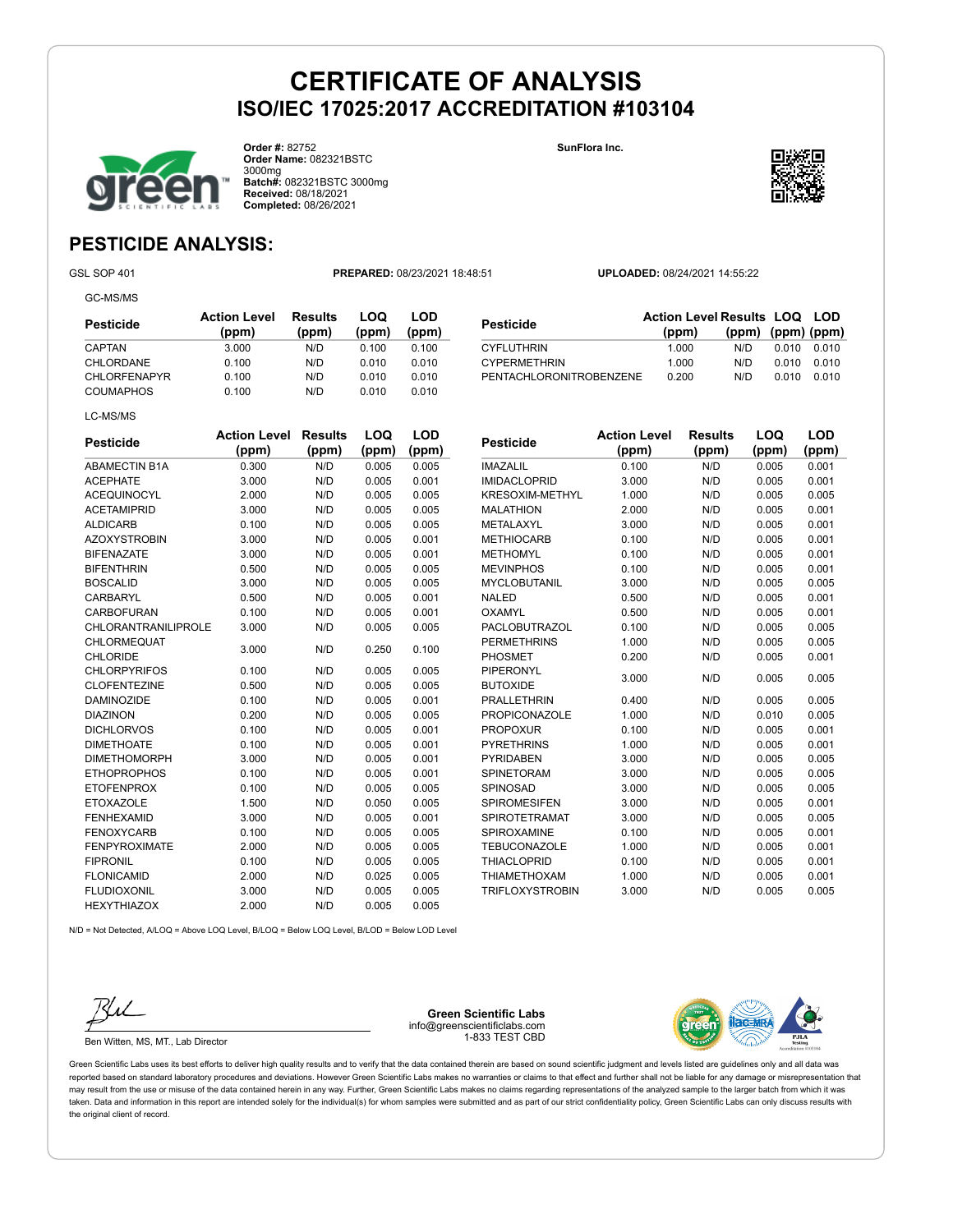

**Order #:** 82752 **Order Name:** 082321BSTC 3000mg **Batch#:** 082321BSTC 3000mg **Received:** 08/18/2021 **Completed:** 08/26/2021

**SunFlora Inc.**



## **RESIDUAL SOLVENTS:**

HS-GC-MS

GSL SOP 405

**Uploaded:** 08/24/2021 08:36:55

| <b>Residual Solvent</b>  | <b>Action Level (ppm)</b> | Results (ppm) | LOQ (ppm) | LOD (ppm) |
|--------------------------|---------------------------|---------------|-----------|-----------|
| 1,1-DICHLOROETHENE       | 8                         | N/D           | 0.63      | 0.6       |
| 1,2- DICHLOROETHANE      | 2                         | N/D           | 0.12      | 0.012     |
| 1,2-DICHLOROETHENE       | 5                         | N/D           | 0.73      | 0.09      |
| <b>ACETONE</b>           | 5,000                     | N/D           | 140       | 9         |
| <b>ACETONITRILE</b>      | 410                       | N/D           | 25        | 0.72      |
| <b>BENZENE</b>           |                           | N/D           |           | 0.6       |
| <b>BUTANE</b>            | 5,000                     | N/D           | 50        | 48        |
| <b>CHLOROFORM</b>        |                           | N/D           |           | 0.5       |
| <b>ETHANOL</b>           | 5,000                     | N/D           | 140       | 12        |
| ETHYL ACETATE            | 5,000                     | N/D           | 140       | 2.4       |
| ETHYL ETHER              | 5,000                     | N/D           | 140       | 6         |
| ETHYLENE OXIDE           |                           | N/D           | 2         | 0.6       |
| <b>ISOPROPYL ALCOHOL</b> | 5,000                     | N/D           | 140       | 3         |
| <b>METHANOL</b>          | 3,000                     | N/D           | 100       | 6         |
| METHYLENE CHLORIDE       | 125                       | N/D           | 1.5       | 1.5       |
| N-HEPTANE                | 5,000                     | N/D           | 140       | 6         |
| N-HEXANE                 | 290                       | N/D           | 18        | 0.06      |
| <b>PENTANE</b>           | 5,000                     | N/D           | 140       | 9         |
| <b>PROPANE</b>           | 5,000                     | N/D           | 30        | 30        |
| <b>TOLUENE</b>           | 890                       | N/D           | 53        | 0.9       |
| <b>TRICHLOROETHENE</b>   |                           | N/D           |           | 0.3       |
| <b>XYLENES</b>           | 150                       | N/D           | 130       | 1.8       |

Ku

Ben Witten, MS, MT., Lab Director

**Green Scientific Labs** info@greenscientificlabs.com 1-833 TEST CBD

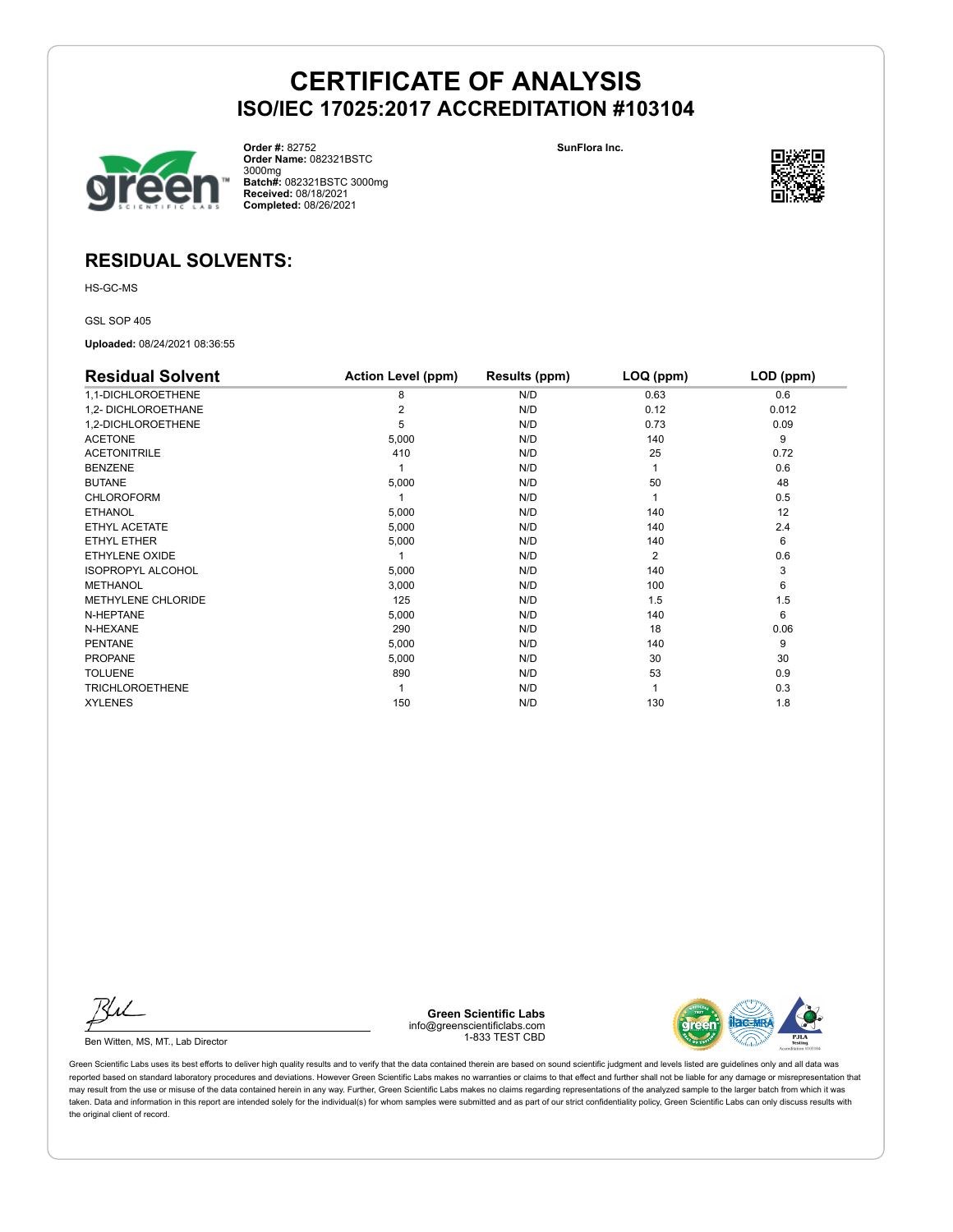

**Order #:** 82752 **Order Name:** 082321BSTC 3000mg **Batch#:** 082321BSTC 3000mg **Received:** 08/18/2021 **Completed:** 08/26/2021

**SunFlora Inc.**

**Microbial Analysis** GSL SOP 406 **Uploaded:** 08/25/2021 18:46:08



## **Microbial Analysis:**

PCR - Agilent AriaMX

## **MICROBIAL ANALYSIS:**

PCR - Agilent AriaMX

| <b>Test</b>            | <b>SOP</b> | <b>Test Method</b> | <b>Device Used</b> | <b>LOD</b>                          | Allowable<br><b>Criteria</b>  | <b>Actual Result Pass/Fail</b> |             |
|------------------------|------------|--------------------|--------------------|-------------------------------------|-------------------------------|--------------------------------|-------------|
| TOTAL YEAST AND MOLD   | 406.01     | USP 61/62+         | <b>ARIAMX PCR</b>  | CFU/G BY<br><b>SAMPLE</b><br>TYPE** | 1.000 CFU/G                   | <b>NOT DETECTED</b>            | <b>PASS</b> |
| LISTERIA MONOCYTOGENES | 406.01     |                    | <b>ARIAMX PCR</b>  | 2 COPIES OF<br><b>DNA</b>           | PRESENCE/ABSENT NOT DETECTED  |                                | <b>PASS</b> |
| STEC E. COLI*          | 406.01     | USP 61/62+         | <b>ARIAMX PCR</b>  | 1 CFU/G**                           | DETECT/NOT<br><b>DETECTED</b> | NOT DETECTED                   | <b>PASS</b> |
| PATHOGENIC E. COLI     | 406.01     | USP 61/62+         | <b>ARIAMX PCR</b>  | 1 CFU/G**                           | DETECT/NOT<br><b>DETECTED</b> | NOT DETECTED                   | <b>PASS</b> |
| SALMONELLA*            | 406.01     | USP 61/62+         | <b>ARIAMX PCR</b>  | 1 CFU/G**                           | DETECT/NOT<br><b>DETECTED</b> | NOT DETECTED                   | <b>PASS</b> |

† USP 61 (enumeration of bacteria TAC, TYM, and ENT/Coliform), USP 62 (identifying specific species E.coli Aspergillus etc)

\* STEC and Salmonella run as Multiplex

\*\* CFU/g Calculation based on MIP/Extract matrix

\*\*\* Flavus = 2 Copies of DNA / Fumigatis = 2 Copies of DNA Niger = 20 Copies of DNA / Terrus = 10 copies of DNA



Ben Witten, MS, MT., Lab Director

**Green Scientific Labs** info@greenscientificlabs.com 1-833 TEST CBD